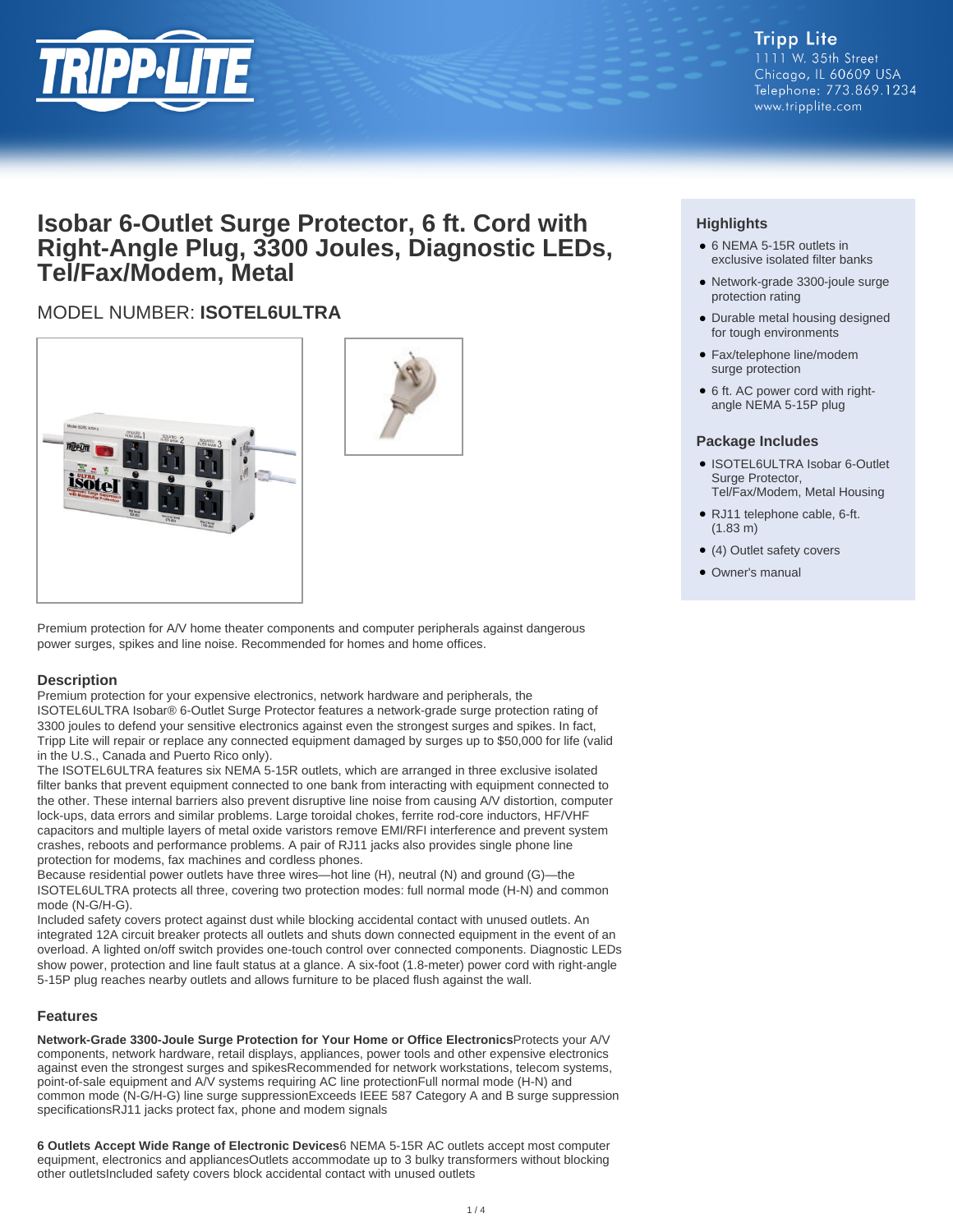

**Isolated Filter Banks Provide Extra Protection**Outlets arranged in 3 exclusive isolated filter banks to limit noise interaction among connected equipmentBlock disruptive EMI/RFI line noise up to 80 dB that can cause equipment damage or data lossCombine large toroidal chokes, ferrite rod-core inductors, HF/VHF capacitors and metal oxide varistors to block interference

**Premium Safety Features**Lighted on/off switch provides one-touch control over connected equipmentAutomatic shutoff permanently cuts power to outlets if protection circuit is incapacitated, preventing equipment damage and indicating replacement is requiredDiagnostic LEDs confirm power, protection and line fault status at a glanceConforms to current UL 1449 3rd Edition safety standards

**Fits Effortlessly Into Your Setup**6 ft. AC power cord reaches nearby outletsSpace-saving right-angle NEMA 5-15P plug allows furniture and equipment to move flush against the wallKeyhole slots on bottom panel provide convenient wall or desk mounting optionsMetal housing designed for long life

**Backed by Tripp Lite's Ultimate Lifetime Insurance**\$50,000 Ultimate Lifetime Insurance covers any connected components damaged by power surge (U.S., Canada and Puerto Rico only)

# **Specifications**

| <b>OVERVIEW</b>                       |                   |  |
|---------------------------------------|-------------------|--|
| <b>UPC Code</b>                       | 037332010568      |  |
| <b>INPUT</b>                          |                   |  |
| Nominal Input Voltage(s) Supported    | <b>120V AC</b>    |  |
| <b>Recommended Electrical Service</b> | 120V (110-125V)   |  |
| Input Cord Gauge (AWG)                | 14                |  |
| Voltage Compatibility (VAC)           | 120               |  |
| Maximum Surge Amps                    | 135000            |  |
| Input Plug Type                       | <b>NEMA 5-15P</b> |  |
| Input Cord Details                    | SJT               |  |
| Input Cord Length (ft.)               | 6                 |  |
| Right-Angle Plug                      | Yes               |  |
| Input Cord Length (m)                 | 1.83              |  |
| Integrated Cord Clip                  | No                |  |
| <b>OUTPUT</b>                         |                   |  |
| <b>Frequency Compatibility</b>        | 50 / 60 Hz        |  |
| Output (Watts)                        | 1440              |  |
| <b>Output Receptacles</b>             | $(6)$ 5-15R       |  |
| Circuit Breaker (amps)                | 12                |  |
| Transformer Accommodation             | $(3)$ Yes         |  |
| <b>Right-Angle Outlets</b>            | <b>No</b>         |  |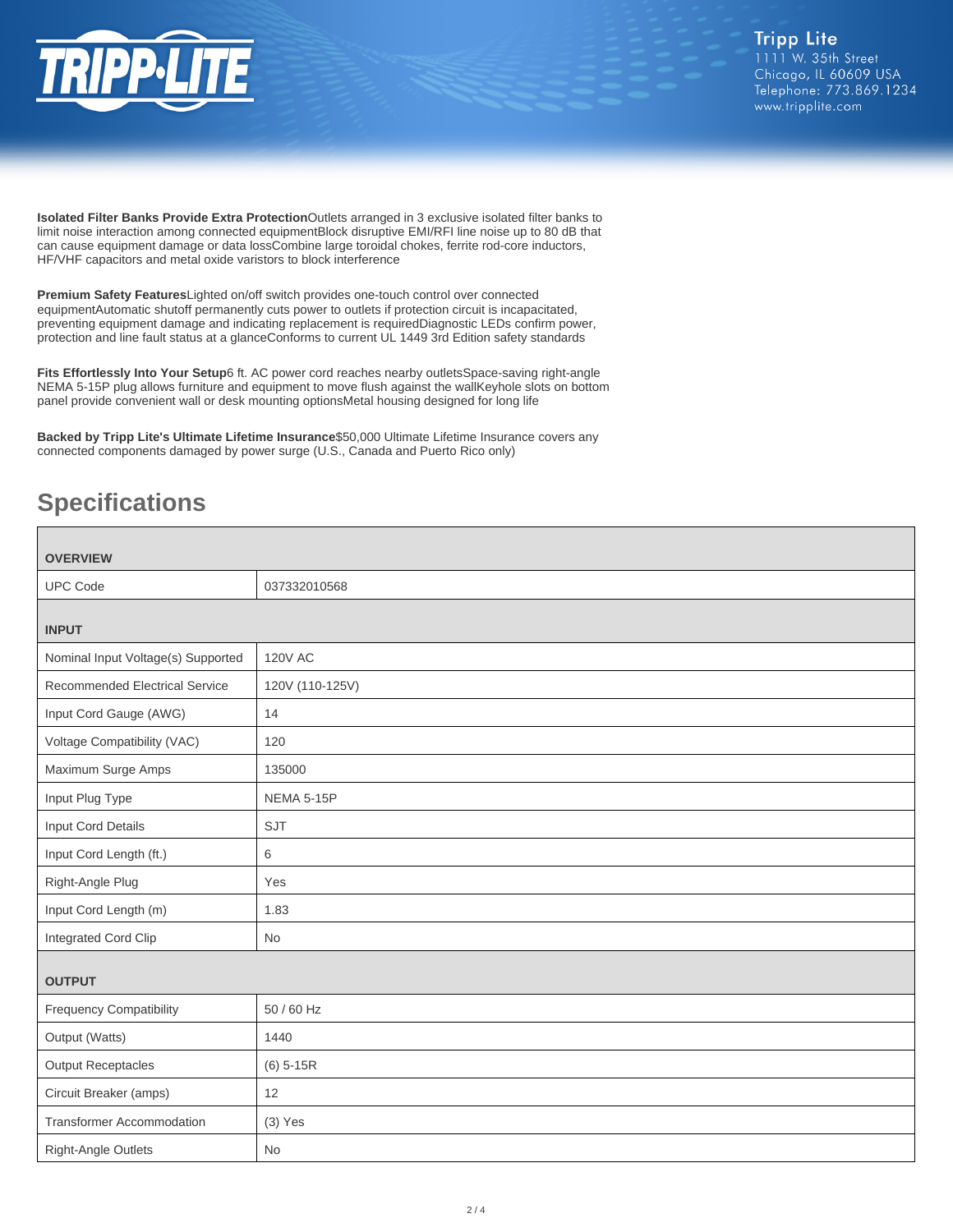

 $\Gamma$ 

٦

| <b>USER INTERFACE, ALERTS &amp; CONTROLS</b>         |                                                                                                 |  |
|------------------------------------------------------|-------------------------------------------------------------------------------------------------|--|
| Diagnostic LED(s)                                    | Yes                                                                                             |  |
| Switches                                             | Combination AC circuit breaker and two position red illuminated on/off power switch             |  |
| <b>Diagnostic LED Details</b>                        | PROTECTION PRESENT (green), LINE FAULT (red) and LINE OK (green)                                |  |
|                                                      |                                                                                                 |  |
| <b>SURGE / NOISE SUPPRESSION</b>                     |                                                                                                 |  |
| AC Suppression Joule Rating                          | 3330                                                                                            |  |
| AC Suppression Response Time                         | $NM = 0$ ns. $CM = <1$ ns                                                                       |  |
| <b>Protection Modes</b>                              | Includes full normal mode (H-N) and common mode (N-G / H-G) line suppression                    |  |
| AC Suppression Surge Current<br>Rating               | 97,000 amps (36,000 NM / 61,000 CM)                                                             |  |
| AC Suppression Components Used                       | Metal oxide varistors, toroidal balanced chokes, ferrite rod-core inductors and VHF capacitors. |  |
| Safe Thermal Fusing                                  | Prevents unsafe conditions during extreme extended over-voltages and catastrophic occurrences   |  |
| UL1449 Let Through Rating                            | 330V                                                                                            |  |
| IEEE587 Cat. A Ringwave Let-<br>Through              | Less than 35 volts                                                                              |  |
| EMI / RFI Filtering                                  | 40-80 dB                                                                                        |  |
| <b>Isolated Filter Banks</b>                         | 3                                                                                               |  |
| Immunity                                             | Conforms to IEE 587 / ANSI C62.41                                                               |  |
| Automatic Shut-Off                                   | Yes                                                                                             |  |
| <b>DATALINE SURGE SUPPRESSION</b>                    |                                                                                                 |  |
| Telephone/DSL Protection Details                     | 2 line                                                                                          |  |
| Cable (Coax) Protection                              | <b>No</b>                                                                                       |  |
| Network (Ethernet) Protection                        | <b>No</b>                                                                                       |  |
| Telephone/DSL Protection                             | Yes                                                                                             |  |
|                                                      |                                                                                                 |  |
| <b>PHYSICAL</b>                                      |                                                                                                 |  |
| <b>Material of Construction</b>                      | Metal                                                                                           |  |
| Power Cord Color                                     | Light Gray                                                                                      |  |
| <b>Housing Color</b>                                 | Light Gray                                                                                      |  |
| Mounting Holes or Slots                              | Yes                                                                                             |  |
| Slot or Hole Mount Measurement<br>(Center to Center) | 171.35 mm                                                                                       |  |
| Outlets Measurement (Center to<br>Center)            | Distance between horizontal outlets = 39.45mm; Distance between vertical outlets = 38.89mm      |  |
| Receptacle Color                                     | <b>Black</b>                                                                                    |  |
| Shipping Dimensions (hwd / in.)                      | 2.90 x 11.30 x 7.00                                                                             |  |